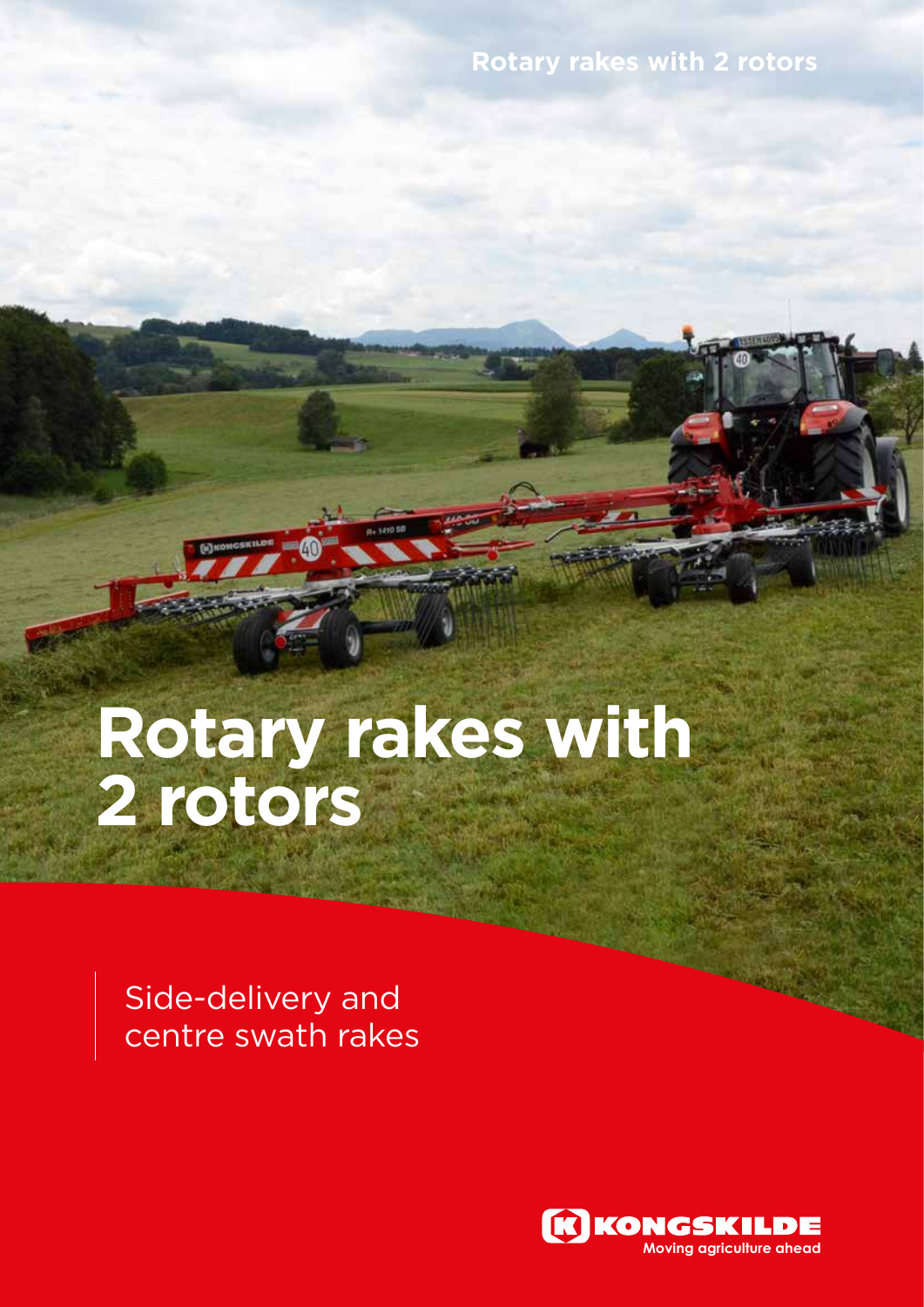## Centre swath rakes - 3-point mounted and trailed R 655 DS and R 655 ASL



R655 DS - 3-point mounted centre swath rake.



**Rotor is not cardanic suspended. Swinging rotor only**

#### **Features:**

- Variable working width
- Swinging rotor suspension
- ASL model Drive R 655 ASL with auto rear steering

#### **Benefits**

- Easy to maneovre in hilly areas
- Can get into the smallest corner

#### **Options:**

- 3D-bogie axle
- 4-wheel tandem axle
- Also possible with rear axle

The 655-series consists of centre swath rakes which give you the possibility of high capacity even with smaller tractors. The rakes are easy to manoeuvre and can be adjusted according to the conditions. With the choice between a trailed or suspended version, you can have a rake which matches any tractor you have.

#### **3-point suspended**

R 655 DS is a 3-point mounted centre rake. The headstock is articulating in order to follow field boundaries independently of the fixed 3-point headstock. When lifting, the rake swings automatically into the centre position. The system can be locked for transport.



R 655 DS - 3- point mounted has articulated headstock



R 655 ASL With mechanical steering makes the raking optimal even in the tightest corners



**4-wheel tandem axle** *(option)* For hilly ground it is possible to equip the rake with a 4-wheel tandem axle. This ensures smooth working.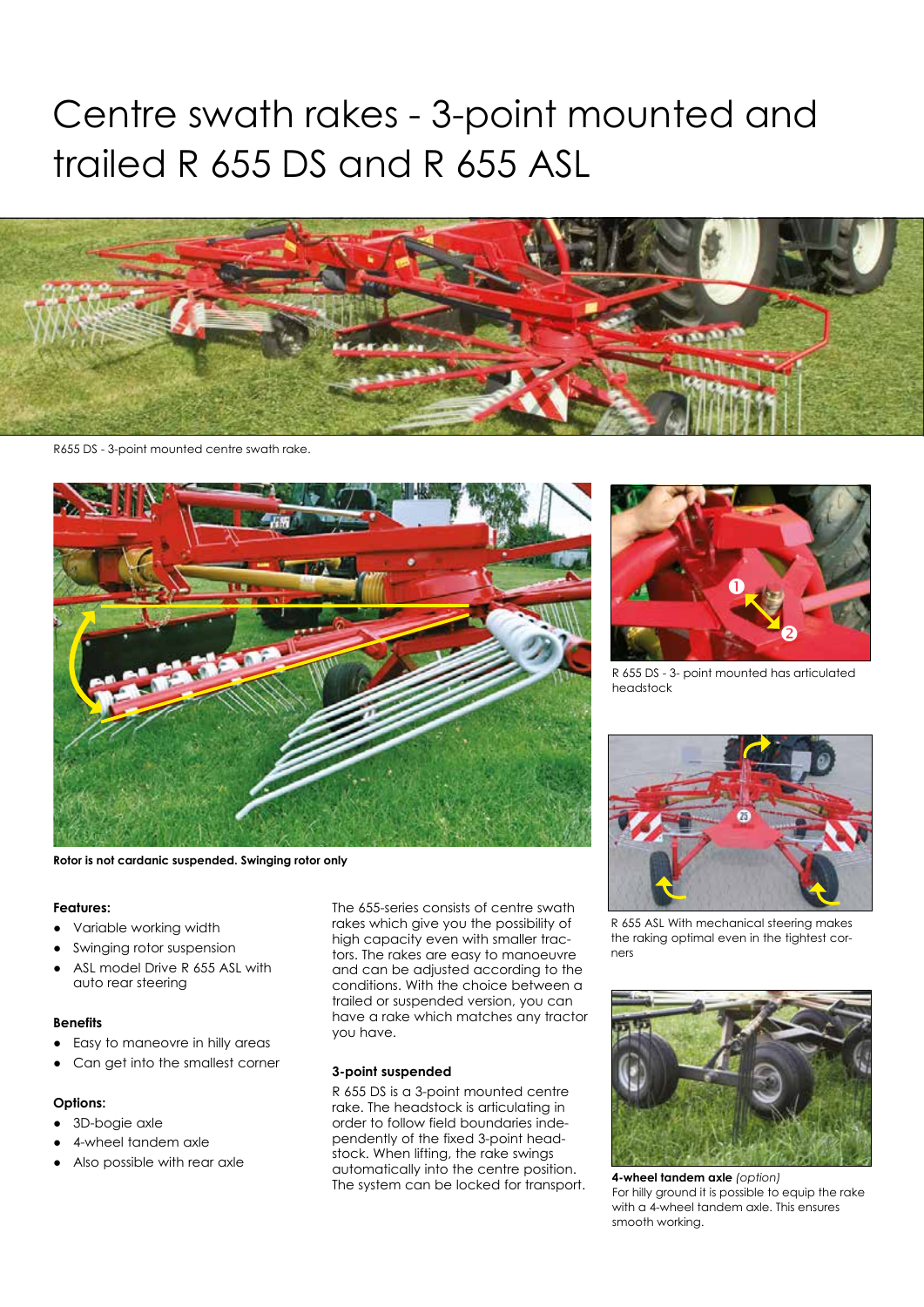## Centre swath rakes - Trailed R+ 760 and R+ 820



R+760 - trailed centre swath rake (working width 6.5-7.6 m).



The R+ rotor is equipped with solid shafts in the tine arm and has maintenance-free ball bearings at both ends. Furthermore the fixing of the arms on the rotor housing is made with reinforced flanges so that even strong force can be resisted. All in all a strong and powerful rotor with low maintenance requirements.

#### **Features:**

- R+ rotor
- Adjustable working height and width
- Auto rear axle steering
- Detachable tine arms

#### **Options:**

- Strong and heavy duty rake
- Can be used in many conditions
- Easy to drive under narrow conditions, and follow the tractor when turning on the headland
- Tranport height under 4 mtr.
- Electrical kit for seperat lifting of rotor

For working widths of more than 6.5 meter, you need a high capacity rake with drive chassis. The R+ 760 and R+ 820 rakes are equipped with the best technology for grass in all conditions. The rakes have big working widths and high capacity, and still the ground pressure is low. With the auto rear steering even tightest turns can be made safely, and you save time during headland turns.

Rotor unit designed with 3-wheel multitouch chassis. The rotor units are constructed with a 3-wheel multi-touch chassis that is suspended in a cardanic way. In addition the front wheel of the chassis is suspended in a pivoting way. These features ensure perfect adaptability to the ground. It is also possible to adjust the rotor unit in several ways.



R+ 820 in transport position. The transport height is under 4 m.



Adjustment of working depth. Simply carried out by manual remote handle – infinite adjustment.



All centre swath rakes have variable working width. You can remove the canvas and use the hole to get an even smaller working width. This could be relevant when working in alfalfa.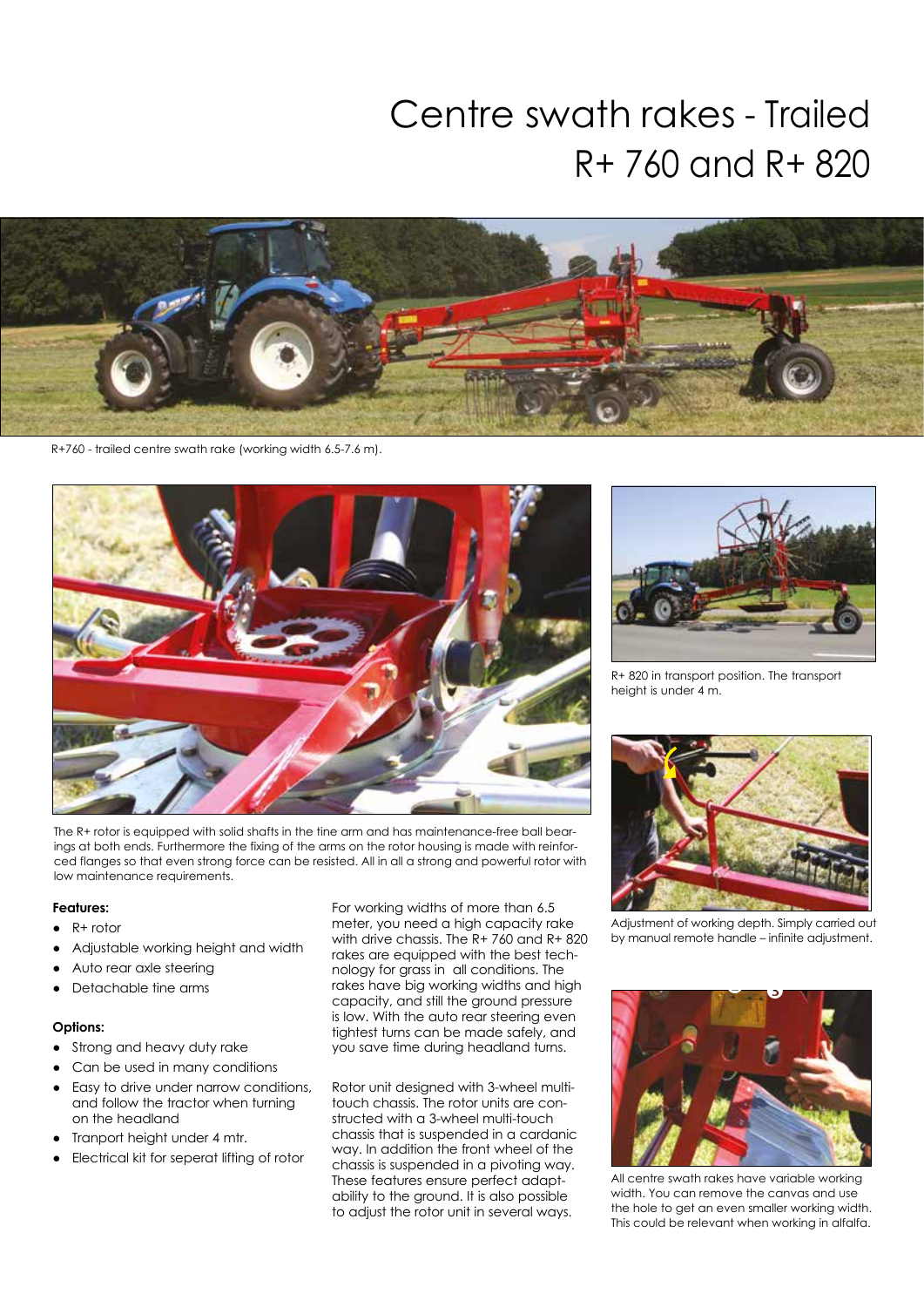### Side delivery rakes with Multi Link frame

R+ 1410 S - a side delivery rake with Multi Link frame



Lifting on headlands or for transport is controlled hydraulically from the tractor. When the tines are lifted up it gives a 45 cm clearance from the ground. This makes it easy to pass swaths on the headland, and makes it fast to change from transport postion and to working position.

#### **Features:**

- R+ rotor
- Variable working witdh
- Continous adjustment of working width
- Closed gearbox
- Multi-Link frame
- Hydraulic rotor lifting
- Tangential tine arms
- Automatic steering for sharp bends
- 3 functions:
	- Raking into one single swath
	- Raking into two single swaths
	- Turning of two single swaths

#### **High manoeuvrability and safety on slopes**

The Multi Link frame ensures the machine easy adaption to the ground. The lateral inclination of the rotor can be modified for both rotors separately.

R+ 1410 is not only for use on flat fields, but also on slopes and even on ridge and furrow by means of its construction where no other side delivery rake succeeds. Most important is the low centre of gravity and the multi Link suspension of the rotors. With R+ 1410 you work safely everywhere.

#### **Adjustable from the driver's seat**

With a hydraulic handle it is possible to steer the rear rotor from the driver's seat and thus adjust the working width continuously during operation. In line working creates the smallest working width of 3.60 m. Fully offset a working width of 6.35 m is achieved.



**Variable working width** With the hydraulik handle it is possible to change the working width during operation. The variable working width makes it very easy to avoid collisions with hedges, stones etc.



**Two single swaths** It is also possible to make 2 single swaths/ night swaths, depending on wishes. A second swath board is optional.



**One single swath**

With this system for side raking it is possible to reach high performance and make a big swath even with small tractors. Working width for single swaths is 3.60 m up to 6.35 m.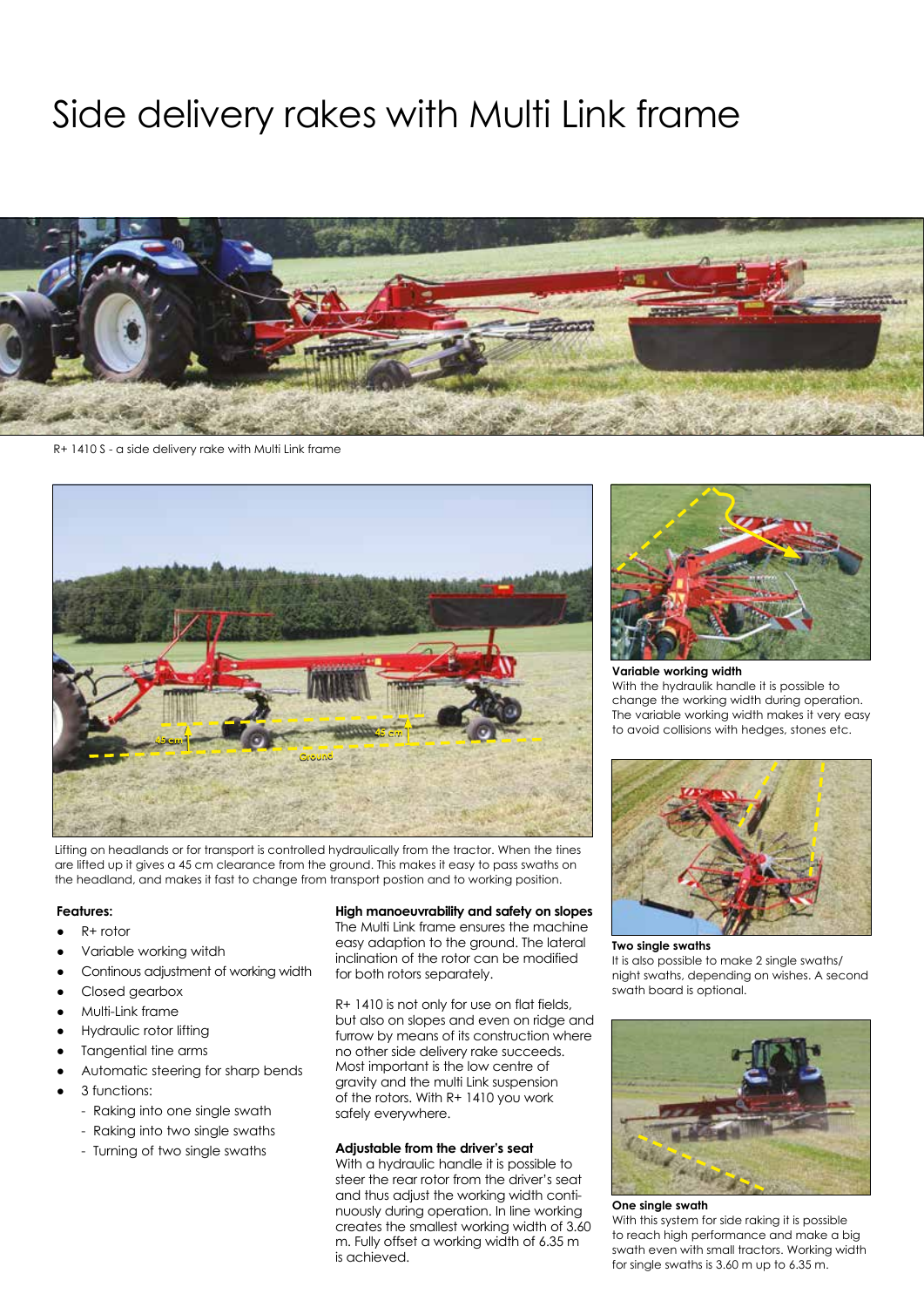

R+ 1410 SB - a side delivery rake with Multi Link frame



R+ 1410 SB with automatic steering for sharp bends. With the auto-steering the overlap between the rotors are obtained

#### **Automatic steering for sharp bends**

When working in fields with sharp bends and headland turns, the R +1410 SB is the correct machine. R+ 1410 SB regulates the movement of the rake behind the tractor with automatic steering. With sharp bends you normally have to steer the rear rotor hydraulically to avoid crop between the rotors. With R+ 1410 SB this is not necessary. The machine uses the automatic steering to automatically equalize the distance between the rotors.

The front rotor can be equipped with the optional tandem double wheel. High volume wheels 18/8.5-8 ensure highest degree of safety for all 4 wheels under most difficult conditions. The tandem double wheel is standard on the rear rotor. Tandem double wheel is necessary when using Cardanic.



**Tine arm transport carrier** Storage of tine arms for safe transport without impediment of rearward view.



**Hydraulic lifting of the rotors** Lifting on headlands or for transport is controlled hydraulically from the tractor. When the tines are lifted up it gives a 45 cm clearance from the ground.



**Continuous adjustment of working depth** Optimal raking can be obtained under different conditions without waste and contamination of the crop.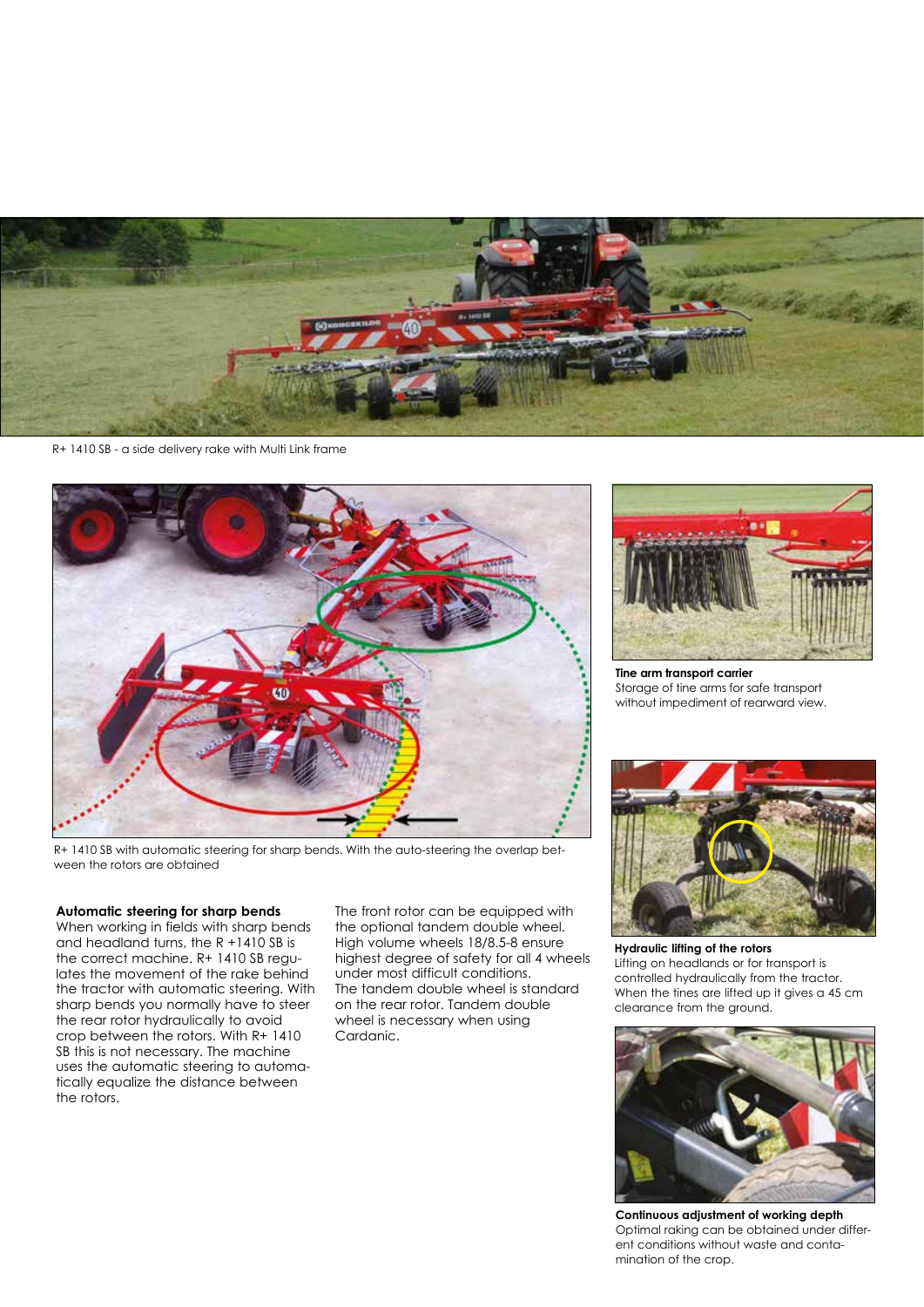## Options for R+ 1410 S / R+ 1410 SB



R+ 1410 S



#### **Cardanic for the rear rotor** *(option)*

With this equipment the rear rotor can move in all directions which means that it follows the ground contours. This is most important on hilly ground. The intensity of efficiency is adjusted hydraulically. Tandem double wheels are necessary when using Cardanic.

- Tandem double wheels
- Support wheel
- Twin tandem wheels
- Cardanic for the rear rotor
- Second swath board
- Drawbar for link arms
- Extra canvas for 2 single swaths

**Twin tandem wheels** *(option)* **Options: Tandem double wheels** *(option)*

The front rotor can be equipped with the optional tandem double wheel. High volume wheels 18.5/8.5-8 ensure highest degree of safety for all 4 wheels under most difficult conditions. The tandem double wheel can also be supplied for the front rotor.

#### **Twin tandem wheels** *(option)*

With twin tandem wheels there are virtually no limits to where you can operate. This is advantageous in wet fields and on slopes. The machine follows the tractor in a perfect way.

#### **Support wheel** *(option)*

Constant working depth can be reached by means of the additional support wheel for the front rotor.



**Tandem double wheels** *(option) standard rear axle*





**Support wheel** *(option)*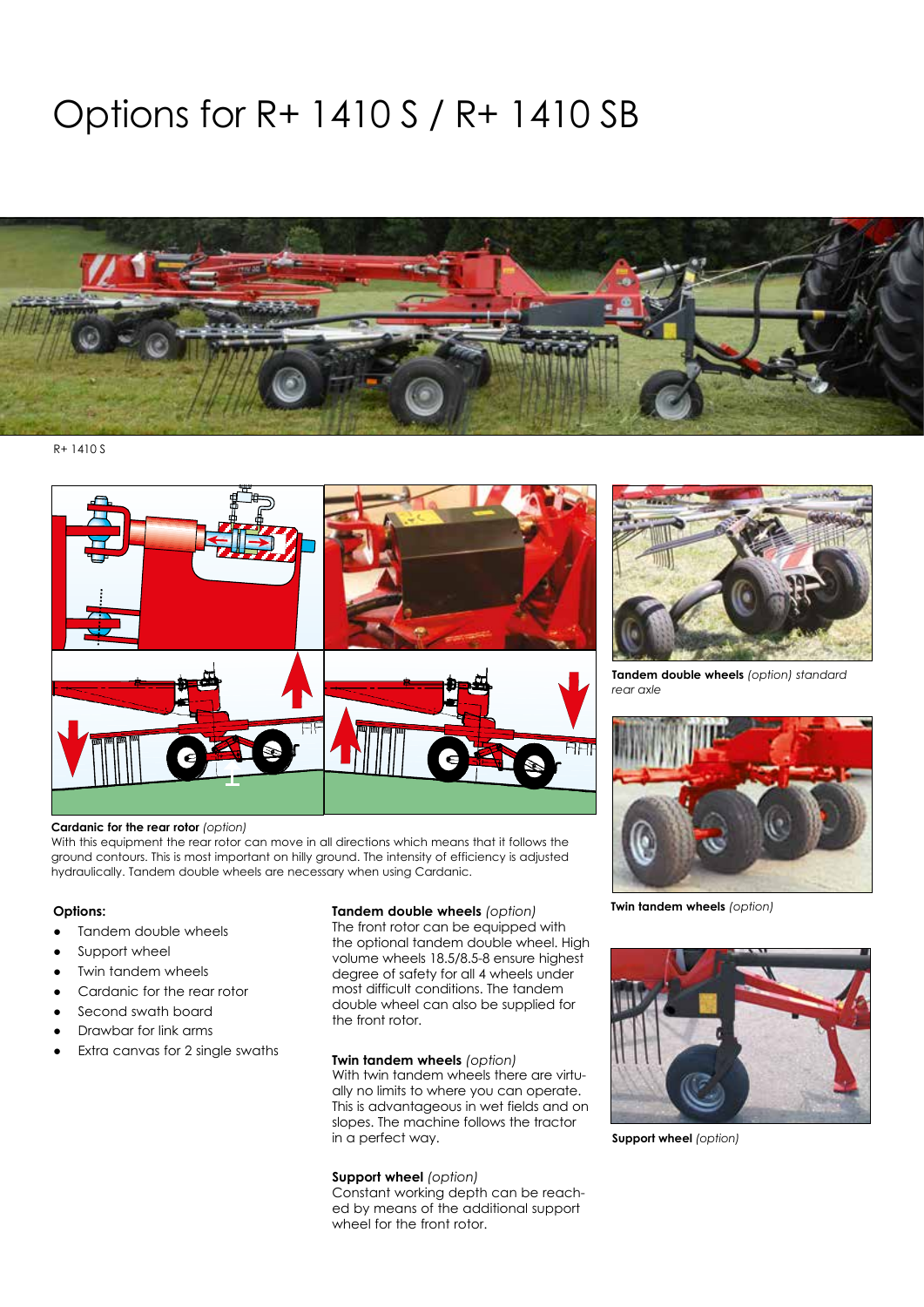### Side delivery rake R+ 1610 S



R+ 1610 S



Rotor construction with exchangable arms

#### **Features:**

- R+ rotor unit
- Auto steering rear axle
- Quick lifting of the rotor units

#### **Benefits**

- Low daily maintaince,
- Easy to manoeuvre in narrow/ difficult conditions

#### **Options:**

- Hydraulic successive lift of the rotor
- Extra canvas for 2 single swaths
- Additional pendel wheels under rotor (2 units needed)

#### **Quick lifting for headland turns**

All the rakes have quick lifting for headland turns. This gives a 45 cm clearence to the ground, which makes headland turns easy and ensures fast beginning of the next swath.



**Quick lifting for headland turns** All the rakes have quick lifting for headland turns. This gives a 50 cm clearence to the ground, which makes headland turns easy and ensures fast beginning of the next swath.



**Two separate swaths** *(Option)* For producing 2 separate swaths the R+ 1610 S can be equipped with a second canvas for the front rotor. This canvas is automatically lifted and lowered by means of the hydraulics concurrently with the lowering and raising of the rotors.